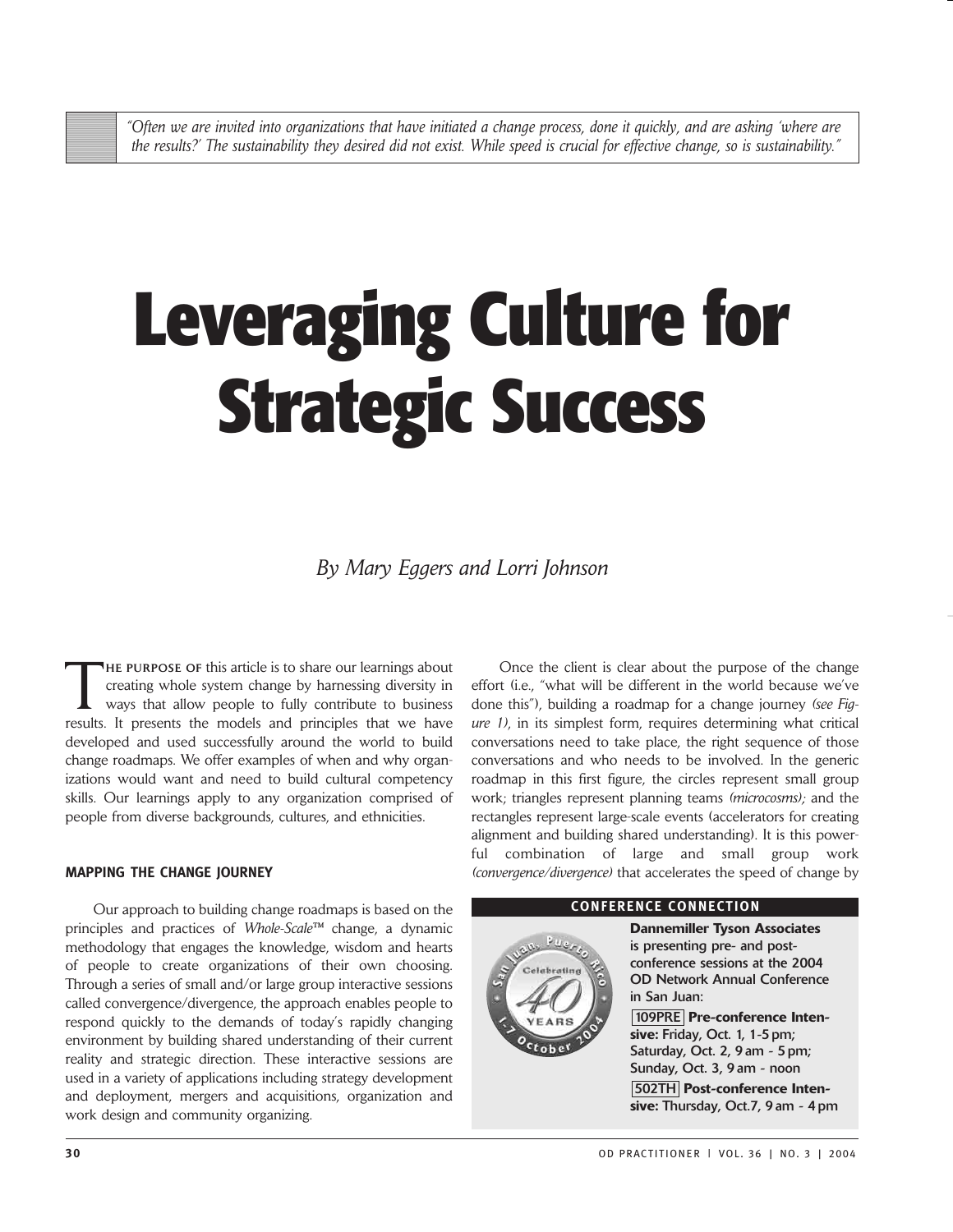

driving the change deep into the organization. We believe it is important to view change as a journey and roadmaps as valuable tools that enable an organization to "stay the course." The momentum of any change initiative can be better sustained by viewing the process in its totality and not just as a series of events.

People can be brought together at critical points to evaluate their progress, share new information, and determine how to best proceed.

Often we are invited into organizations that have initiated a change process, done it quickly, and are asking "where are the results?" The sustainability they desired did not exist. While speed is crucial for effective change, so is sustainability.

## **DEFINING THE CONVERSATIONS**

The roadmap provides a visual depiction of what the change journey could look like. It is important to first identify the critical conversations that must occur at each step, and define which stakeholders should be engaged and at what point. These steps enable an organization to determine the points of convergence and divergence on the roadmap, i.e., large and small group work that occurs alternately throughout the process.

The Star of Success *(see Figure 2)* is a valuable model for diagnosis and planning that enables an organization to identify and prioritize its issues and set its strategic direction. The Star provides multiples lenses for viewing all aspects of an organization: strategic direction, function, form, resources and shared information. Allan Gates, who developed this model for Dannemiller Tyson, says: "For an organization to be successful… it needs to figure out how to make all the star points twinkle at the same time." When things are going well, all points of the Star are in balance and support one another. When things become imbalanced, the organization's Pattern of Success (the ability to consistently keep all the star points twinkling over the long haul) is disrupted and change becomes necessary. An issue at one point of the Star often has its root cause at another point. In any whole system, what happens, or doesn't happen, at any point of the Star inevitably impacts the rest of the organization.

This is not to say that all points of the Star must be worked at the same time, only that we maintain a whole system view to fully understand the impact of current or future change initiatives. This model is relevant to change of any magnitude, including more complex change initiatives around aligning multinational locations, mergers and acquisitions, and international joint ventures and alliances.

#### **UNDERSTANDING THE PATTERN OF SUCCESS**

*Strategic Direction—drives everything in the Star. This star point answers the most important questions – organization identity, purpose and direction. It includes Mission, Vision, Values, Goals and Objectives.*

We've been working with a hospital in a major metropolitan city that is implementing two very different major initiatives hospital-wide. Both of these issues are strategic in nature and both needed to be included in their strategic direction because they set the stage for the work in the rest of the star points. One

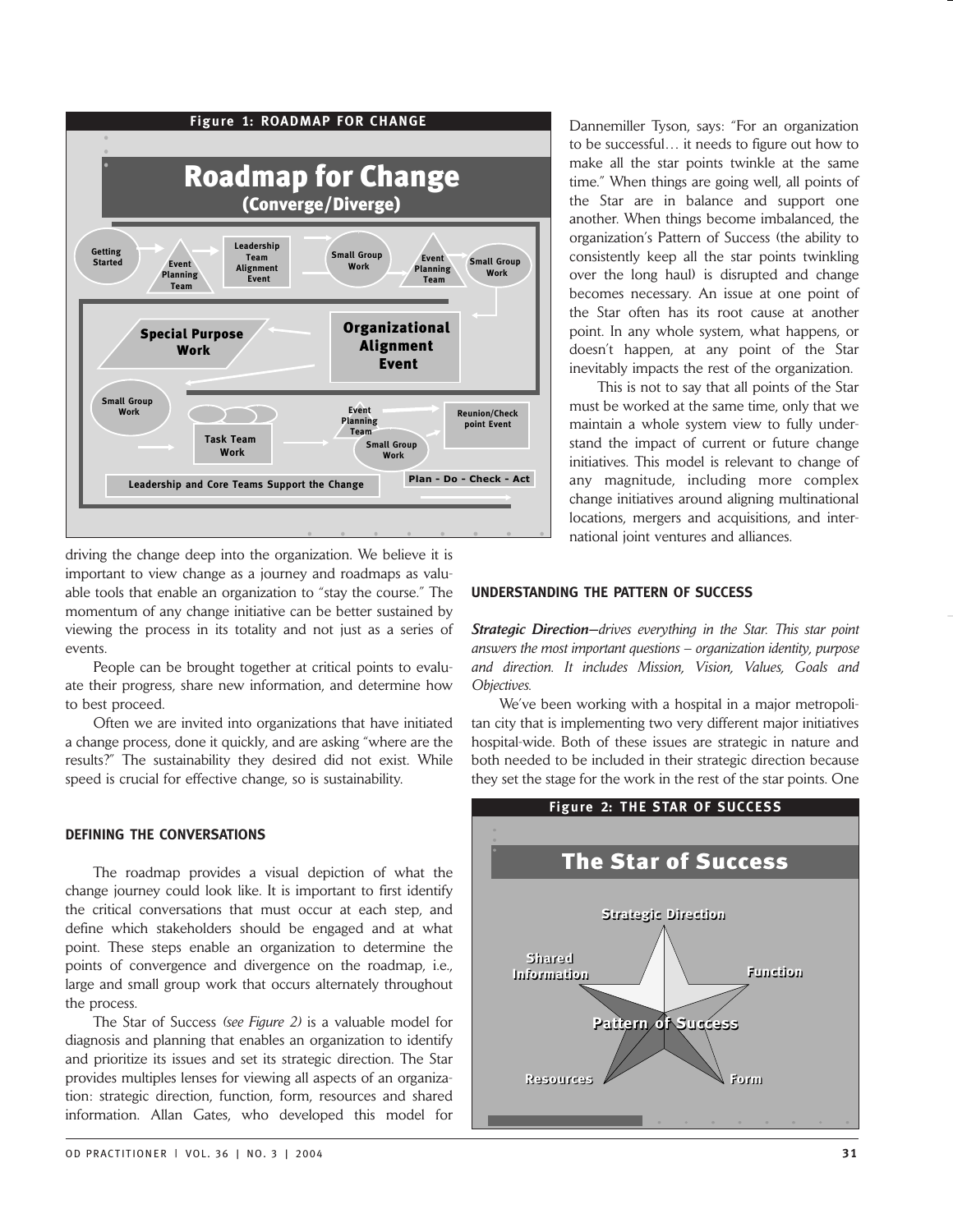is a new 40 million dollar information technology system that is expected to take two to three years to integrate into the hospital's way of life. The second is to create a culture where every employee feels valued and is empowered through education and training to better respond to the changing face of their culturally diverse patient base. It was easy for leaders to see the 40 million dollar IT implementation as strategic and not so easy to see the empowered employees as such. Leaders had to be reminded by 300 participants in a recent hospital-wide strategy alignment meeting that missing in the strategy was any mention of employees! In both cases, the next question is to ask what's the work to be done that will create an IT system that everyone uses and an empowered workforce.

*Function—refers to the systems and processes used to accomplish the work required by our strategy. Are we doing the right work? Is it being done in the best way? Do we have the right systems (e.g., information, rewards, hiring, training systems) to support the work?*

A US-based high tech company with 30 locations around

the world had a vision of becoming a high-growth, high-performance company with a performance-driven culture. A critical component of this transformation was a worldwide launch of new management practices for acquiring, developing and managing talent. Our work with them to design this initiative began with convening a representative planning team of about 20 people from locations around the world reflecting the farreaching diversity of the company. Team members came from a variety of cultures with different beliefs, values, norms, and communication styles.

This planning team helped to design the generic rollout event that became a template for a series of large-scale events around the world *(see Figure 3)*. Each event was customized for cultural and social appropriateness by an "on the ground" planning team at each locale. Each event began with building the business case and aligning the leaders around the strategic objectives and priorities. The original "global" planning team believed it was important to share the strategy at these events so that worldwide company leaders would have a shared vision

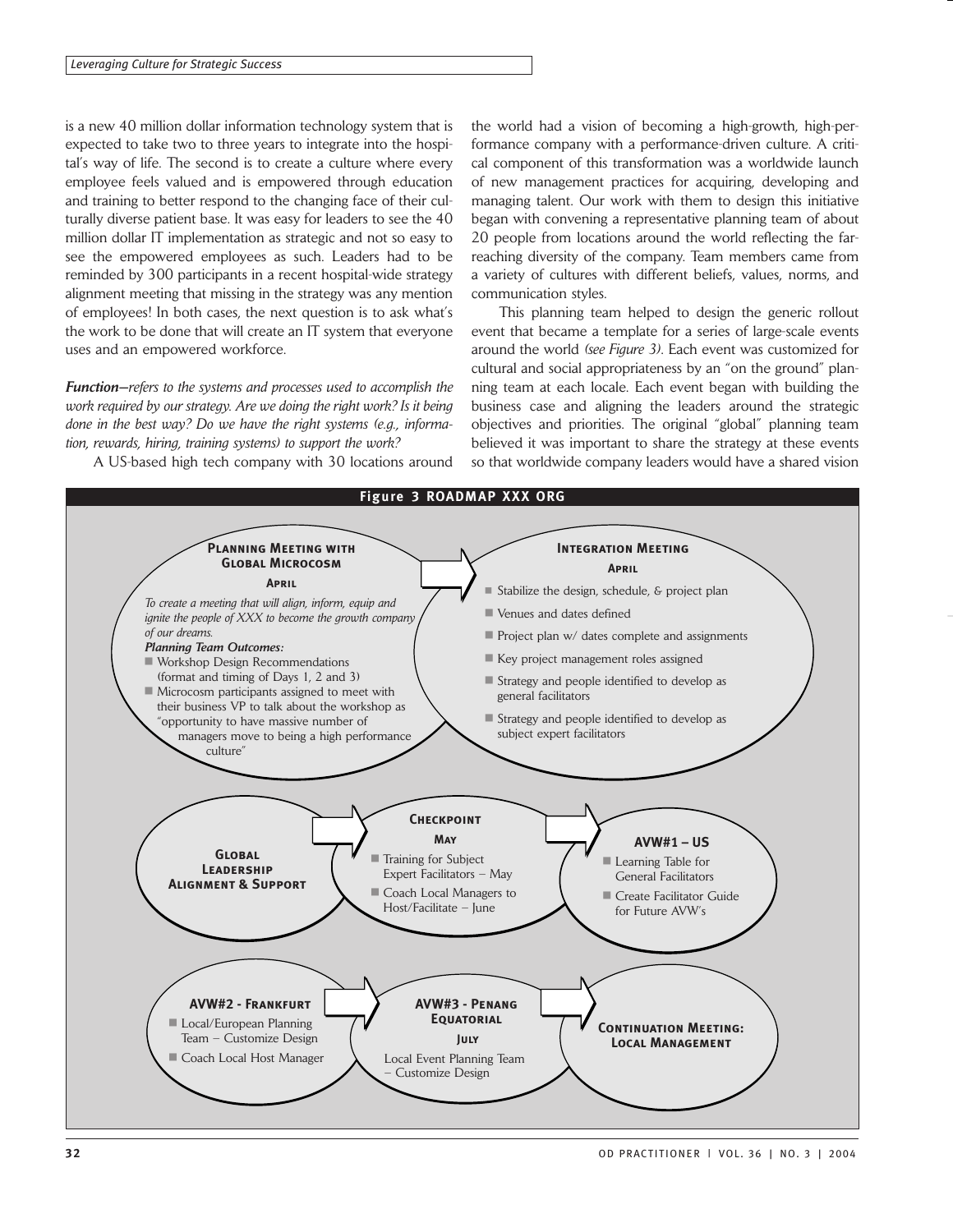of the company's future. It was important that they better understand their individual and collective roles in helping to achieve success. The rollout of the generic management processes and the action planning for "back home" implementation continued after the large-scale events at the local level, and included a check to ensure compliance with national labor laws in each country.

The overarching purpose of this initiative was to jumpstart the organization's transformation into a high-performance company. The desired outcomes were to:

- Build a compelling case for change as viewed through the eyes of the marketplace, competitors, and the company's stakeholders
- Create worldwide alignment around the company's business goals and priorities
- Define the manager's role in building and sustaining a performance-driven culture
- $\blacksquare$  Inform and equip managers with a new set of practices designed to attract and retain the talent needs to meet growth objectives

# **AUTHORS**

**MARY EGGERS, MS,** is a consultant with Dannemiller Tyson Associates. She works with clients to tap the wisdom, heart and energy of those in the organization to achieve their desired results. Her work has focused on team development, strategic planning, culture change, and redesigning business processes and organization structures. She earned her MS in Organization Development from The American University. She is a member of the National Training Labs (NTL). Mary lives in the Washington DC area and when not consulting she is an artist. She can be reached at *eggersm@ix.netcom.com.*

**LORRI E. JOHNSON** is a Partner with Dannemiller Tyson Associates. She brings fourteen years of corporate experience in human resources, sales and marketing to her consulting practice. Lorri's work is devoted to helping people create the organizations and communities of their own choosing. Her practice is focused primarily on leadership development, strategic planning and deployment, community transformation, culture change, and training. She can be reached at *Lorri@dannemillertyson.com.*

Mary and Lorri are co-authors of *Whole-Scale Change: Unleashing the Magic in Organizations* and *Whole-Scale Change Toolkit,* Berrett-Koehler Publishing, Inc.

Gain management's commitment to collectively lead the transformation process through specific behavioral changes and actions.

*Form—really does follow function! More than organization charts and job descriptions, decision-making and distribution of power resides with the structure. This star point encompasses the organization's culture, i.e. norms and behaviors that guide relationships.*

The merger between Daimler Benz and Chrysler resulted in the creation of one of the largest transnational companies in the world. We observed with great interest as the marriage of these two automotive giants brought into sharp contrast the differences between the German and American cultures. The influence of culture affected the merging process on every level. These differences manifested themselves in many ways including communication styles, decision-making processes and management philosophies. As the newly formed DaimlerChrysler struggled to implement its merger strategy and create the new organization, the importance of developing culturally appropriate processes and policies that were inclusive of both cultures became increasingly apparent. In his keynote address to the 2003 ODN conference, Roosevelt Thomas talked about making "quality decisions in the midst of differences, similarities and tensions." This can best be achieved through the sharing of knowledge and the exchange of ideas. Developing cultural competencies enhances an organization's ability to do just that.

*Resources, in addition to people, facilities, technology, equipment and materials, encompass the skills, knowledge and competencies that people must possess in order to help an organization achieve its goals.*

A large hospital system established an internal leadership development academy to introduce the future leaders of the organization to different leadership philosophies and practices. Throughout the yearlong program participants were given the opportunity to work with a senior leader to help plan strategies for the system and its business units. In a recent session of the academy, the COO of the hospital system spoke about the changing demographics makeup of the neighboring communities and the increasing diversity within the patient population and the hospital's own workforce. He discussed the effect of these changing trends on the hospital's overall strategy. He stressed the importance for leaders as health care professionals to understand, respect and embrace differences in cultures, customs, beliefs, values, and religious practices so that their patients and families would feel comfortable, valued, and respected.

Equally as important, it became clear that these future leaders would also be held accountable for tapping into and developing the talent and intellectual capital of their employees including those individuals that were not necessarily like them. As with any new skill, developing cultural competencies takes time and work, but the investment of time and money is repaid many times over, resulting in more productive, harmonious workplaces and contributions to the organization's overall success.